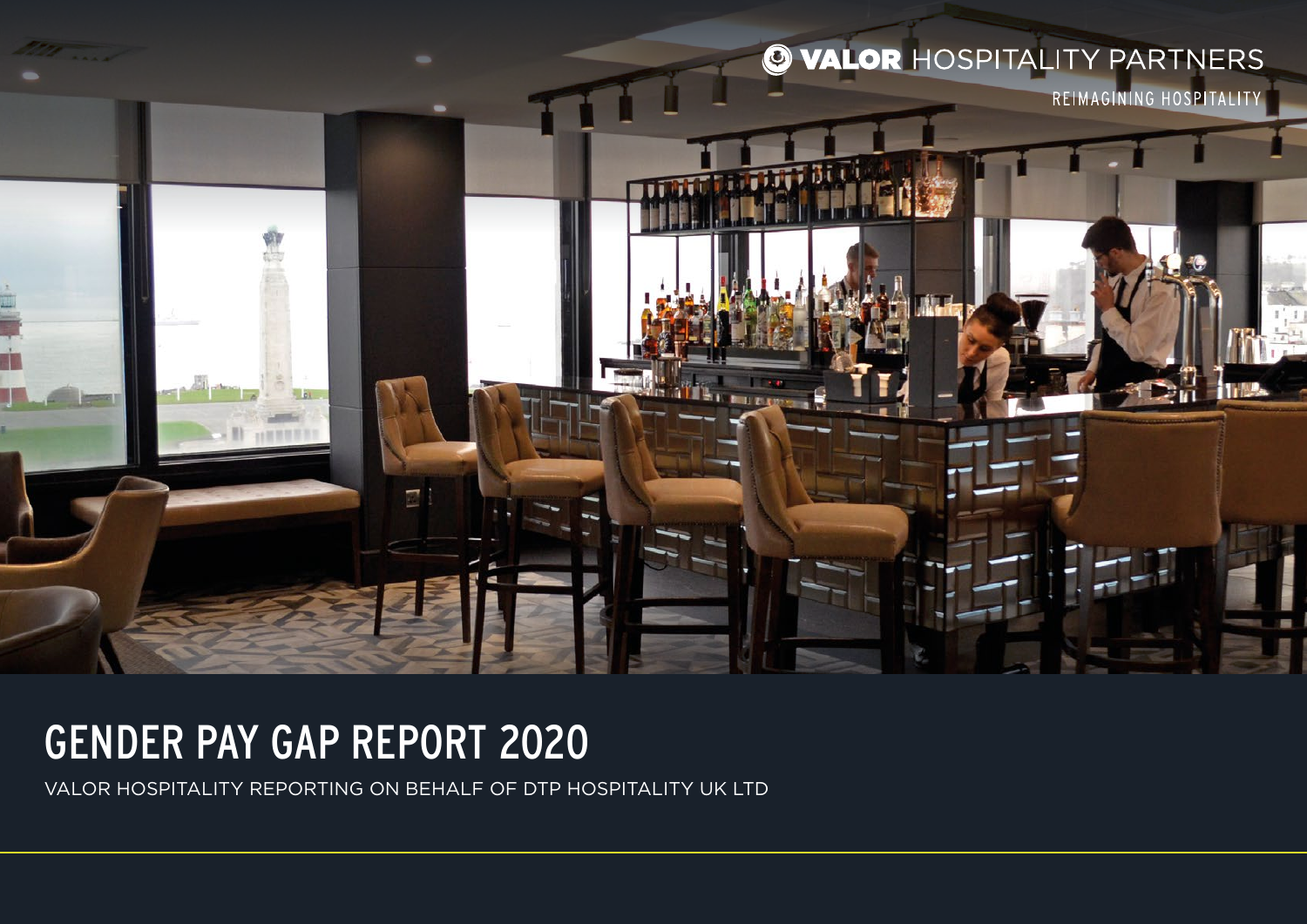

"Having women in leadership positions is a key part of our strategy for success, we will continue to provide every Team Member with the support and development opportunities to achieve their career ambitions".

Brian McCarthy, Managing Director "Ensuring that we provide a workplace that is diverse and inclusive is at the heart of our philosophy. We are very encouraged to see our median gender pay gap fall this year and we will continue to promote inclusion, flexibility and fairness in the workplace".

Moira Laird, Global Human Resources Director



### **THE GENDER PAY GAP IS DIFFERENT TO EQUAL PAY**

The gender pay gap measures the difference in average hourly pay between women and men. Equal pay measures what women and men are paid for doing the same or similar work of equal value.

**Valor Hospitality Europe manage and operate hotels on behalf of DTP Hospitality UK Ltd (DTP). We welcome the opportunity to report on the progress we have made towards reducing our gender pay gap since publishing our first gender pay gap report three years ago..**

The business comprises of 17 hotels operating as DTP Hospitality UK Ltd during this reporting period. During this reporting period there was a transfer of ownership. As reported last year in December 2019 the shares of Bryant Park Hospitality UK Ltd were sold by the existing shareholders to a new shareholder, DTP Hospitality UK Ltd. As part of this process, there was a requirement to change the name of the Bryant Park Hospitality companies. This name change was registered with Companies House on 20 December 2019. The name of the Company is now DTP Hospitality UK Ltd. Under the new ownership model, the hotels will continue to be managed and operated by Valor Hospitality Europe Limited.

The Covid-19 pandemic has little impact to this reporting period.

We are committed to creating a diverse and inclusive environment in which all of our employees can thrive. We have implemented fair and transparent pay structures which reward the contribution of all our employees to our business.

Last year we recorded a combined median gender pay gap of 1.33% and a combined mean gender pay gap of 10.14%. Whilst this pay gap was significantly less than the median pay gap for all employers across the UK of 15.5% in 2020 we were not complacent and continue to target the underlying causes of our gender pay gap and to build on many of the positive initiatives which we already had in place.

The targeted initiatives we have put in place are designed to deliver meaningful progress over time and will not deliver a quick fix. It is therefore encouraging to see that our gender pay gap figures for 2020 have improved in comparison to those which we published in the last reporting period. Our 2020 median gender pay gap has reduced to 0.00% and our mean gender pay gap is 12.54%

We are reassured that our gender pay gap figures have reduced in this reporting period, that they remain significantly lower than the current median pay gap for all employers across the UK of 15.5% and that men and women continue to be evenly represented across all reporting quartiles of our business.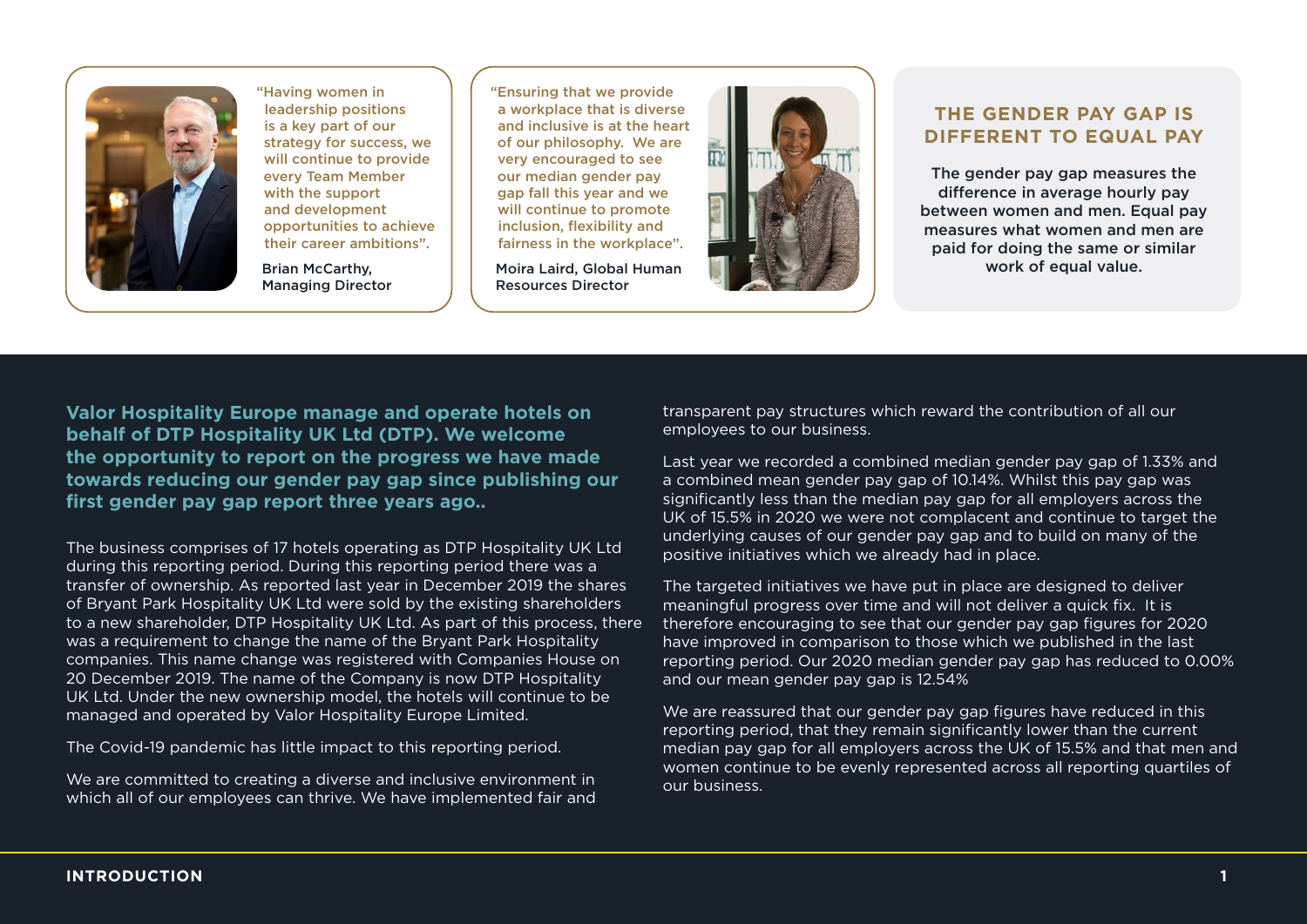

APRIL 2020 FROM

All private and voluntary sector employers with 250 or more employees must publish on an annual basis:

**Overall gender pay gap figures calculated using both the mean and median average hourly pay** **The Gender Pay Gap Regulations require that all private and voluntary sector employers with 250 or more employees must publish on an annual basis:**

**Overall gender pay gap figures calculated using both the mean and median average hourly pay;** 

The numbers of men and women in each of four pay bands (quartiles), based on the employer's overall pay range. This will show how the gender pay gap differs across the organisation, at different levels of seniority;

Information on the employer's gender bonus gap, that is the difference between men and women's mean bonus pay over a 12-month period; and

The proportion of male and female employees who received a bonus in the same 12-month period.

The existence of a gender pay gap does not automatically equate to the existence of an equal pay issue. The two issues are entirely distinct. An equal pay review in a previous reporting period found that there were no equal pay issues within the business and this is relevant today as there has been no fundamental changes.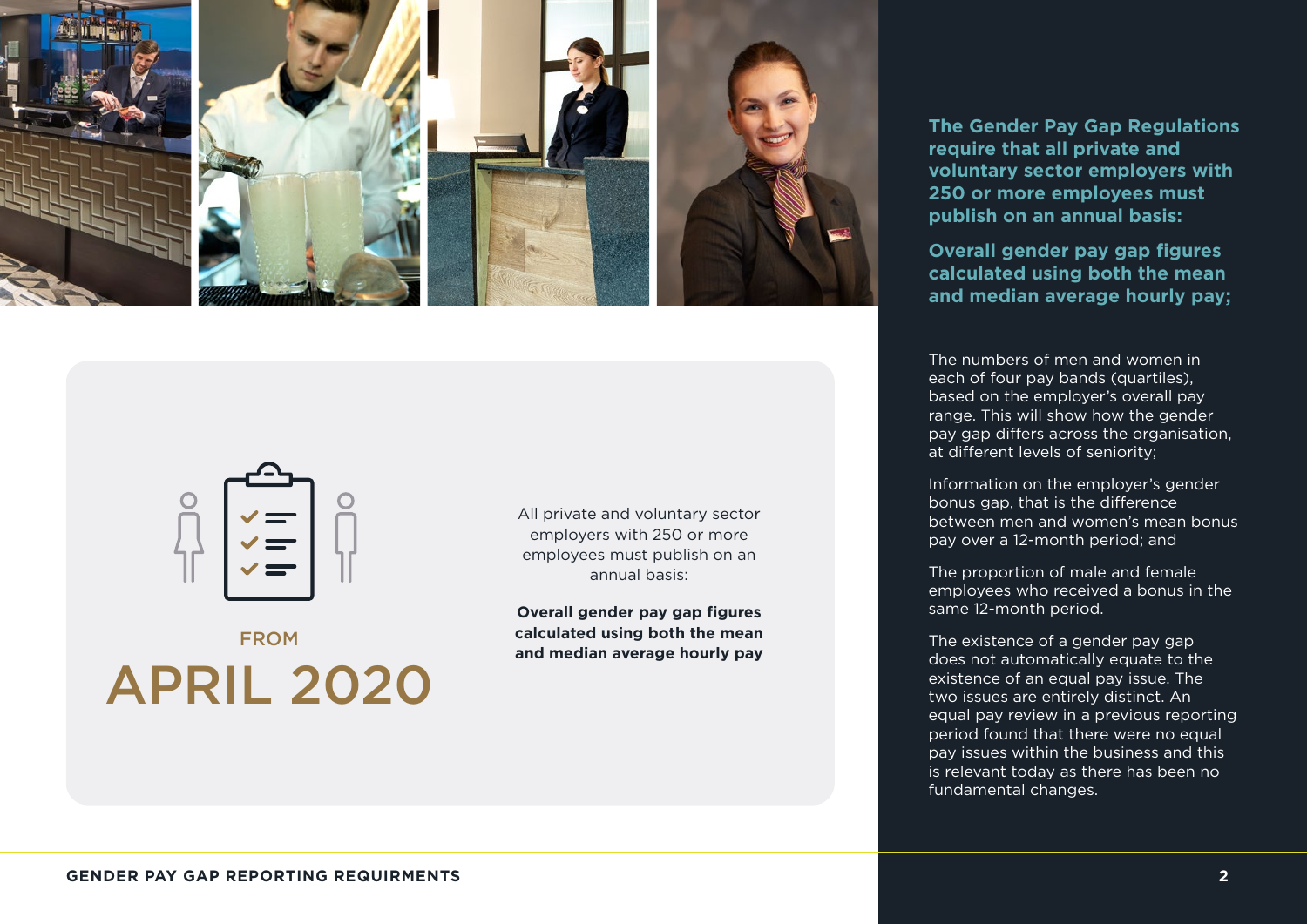

### **MEDIAN HOURLY PAY GAP**



### **The difference = median hourly pay gap**

A "median" average involves listing all of the numbers in numerical order. If there is an odd number of results, the median average is the middle number. If there is an even number of results, the median will be the mean of the two central numbers.

### **Our analysis**

- **-** Our median gender pay gap is 0.00%
- **-** Our mean gender pay gap is 12.24%

### **The DTP Hospitality UK Ltd. salary quartiles are:**

| <b>SALARY</b><br><b>QUARTILES</b> | % Male<br>in quartile | % Female<br>in quartile |
|-----------------------------------|-----------------------|-------------------------|
| Quartile 1                        | 33.99%                | 66.01%                  |
| Quartile 2                        | 42.42%                | 57.58%                  |
| Quartile 3                        | 41.29%                | 58.71%                  |
| Quartile 4                        | 56.02%                | 43.98%                  |

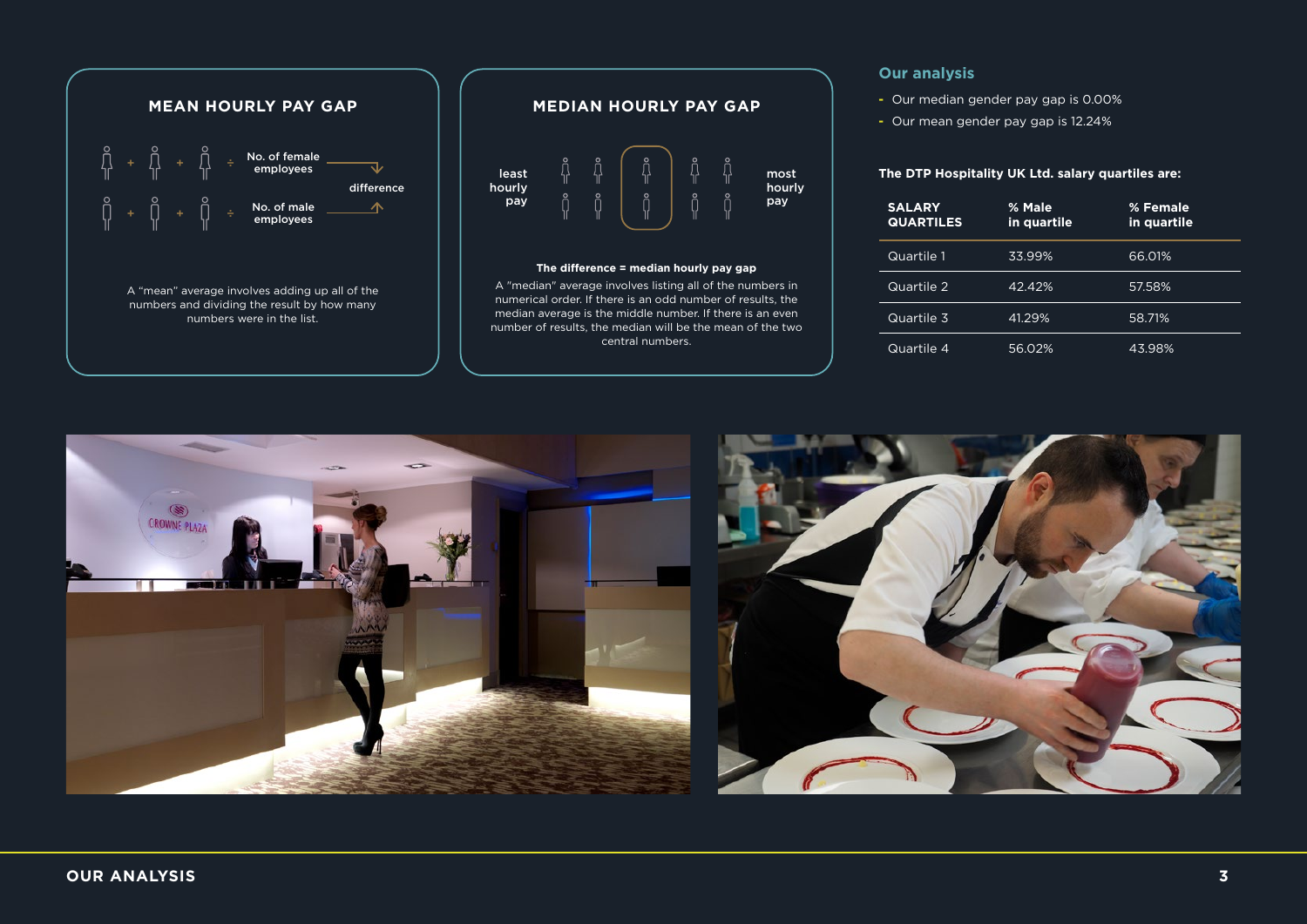

 $\mathring{\Pi} \longleftrightarrow \mathring{\Pi}$ **WHY DO WE HAVE A GENDER PAY GAP?**

**It is notable that our median gender pay gap is zero %.** The Office for National Statistics ("ONS") prefers to use the median figure because it is not distorted by a small number of higher earners within a business.

The gaps have remained relatively static, with a slight increase in the mean gap and a slight decrease in the median gap. The impact of the Covid-19 pandemic and the introduction of the government Coronavirus Job Retention Scheme a few weeks prior to the snapshot date does not appear to have had very much effect on the gap. A large proportion of the people furloughed were topped up to their full salary so were still included. There were 362 people in 2020 who were non-full pay relevant employees and so not included in the hourly rate calculations, verses 403 non-full pay relevant employees in 2019. The drop in the median gap is due to a slight reduction in the male median hourly rate (1%) compared with the female median hourly rate remaining static. The increase in the mean gap is because, although there has been a decrease in the mean hourly rate for both males and females, the male rate has dropped by 6% compared with a drop of 9% for females..

# <u>ជុំ ជុំ ជុំ</u>

### **FEMALE REPRESENTATION IN THE WORKFORCE**

**There is a very good level of female representation across our business with 56.8% of the workforce being female. Men and women are evenly spread across all levels of our business and it is notable that women make up 66.01% of the highest paid salary quartile.** We believe that this is partly due to DTP and the hospitality industry in general, offering flexibility in their approach to working. The nature of a large proportion of hotel work means that flexible start and finish times can be accommodated, in many instances outside of the traditional 9-5.30 office hours. These factors mean that the roles we offer support work life balance, which is particularly important for many women as they remain predominantly the primary childcare providers in the UK.

**MEDIAN** gender pay gap is

0.00% 12.54%

**MEAN** gender pay gap is

**around** 56.8% **workforce are women**

**OUR ANALYSIS 4**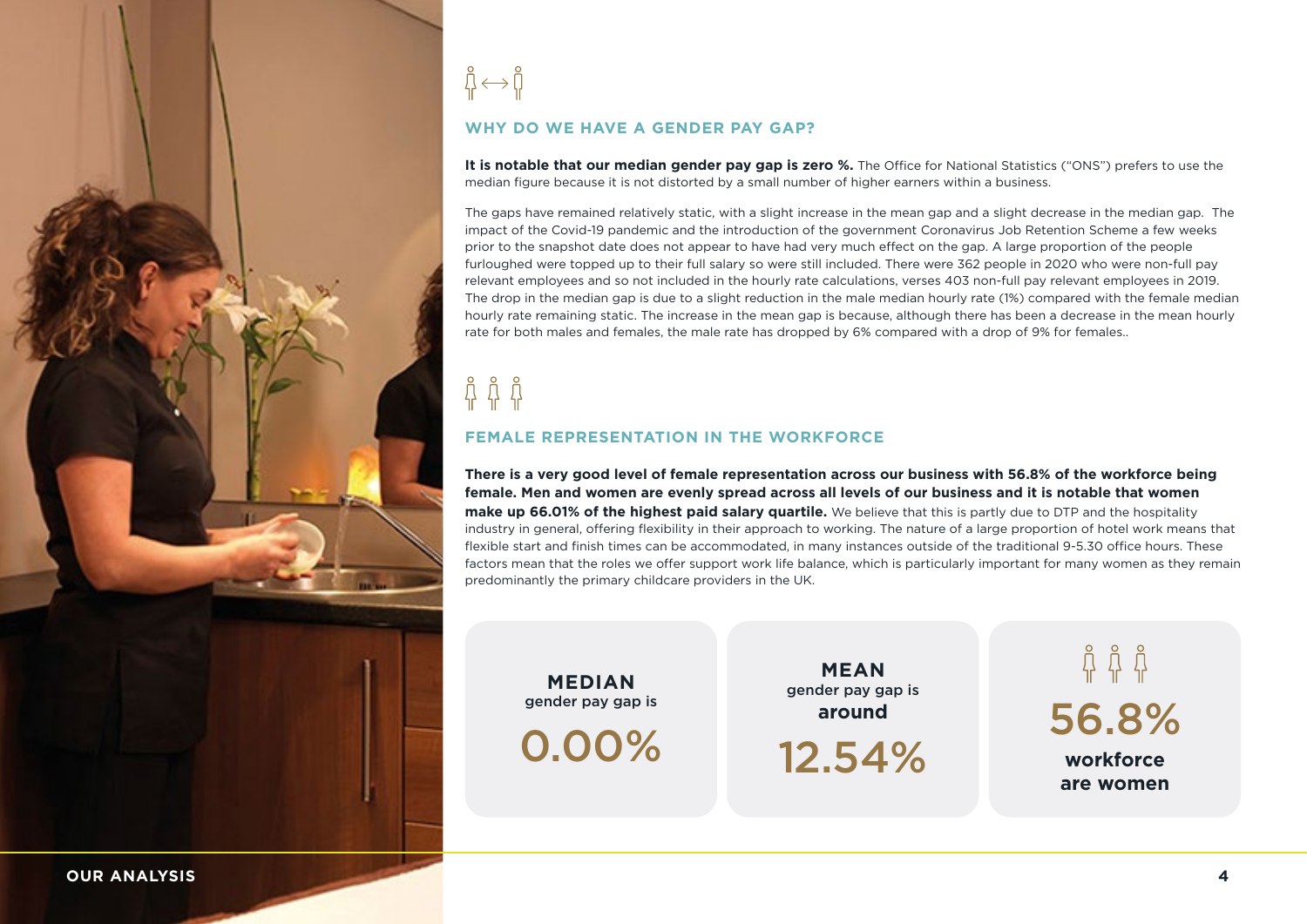

### **PAY GAP FOR ALL EMPLOYERS IN THE UK WAS 15.5% IN 2020**

### **We are therefore very pleased to report that our median pay gap is significantly less than the national average.**

The sectors in which we operate reported an average median gender pay gap of 2.76% in GB last year. DTP Hospitality UK Ltd reports a median gender pay gap was 0.00%, significantly below the sector median.

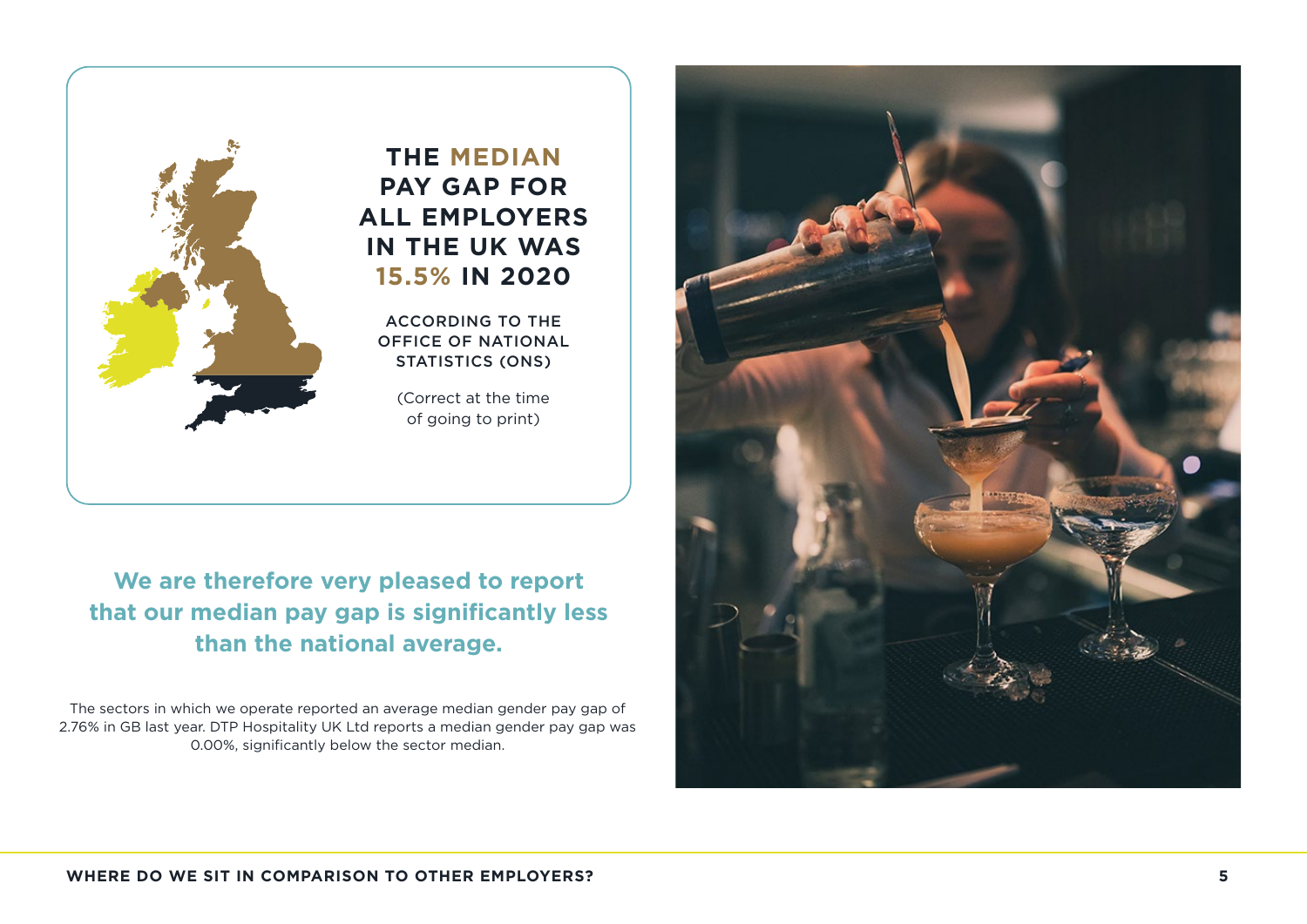

#### **Women's bonus pay is**

42.25% lower (mean) 50.75% higher (median)

### **Who received a bonus**

28.11% of male employees

30.74% of female employees

### **The reason that the median bonus payment received by women was significantly higher than the median bonus payment received by men is as follows:**

This year we have seen again that more females (2.59%) than male employees have received a bonus.

However, both the median and mean gaps have increased in favour of males. In relation to the median bonus gap this is because whilst the median male bonus has remained the same, the median bonus for females has decreased by 6%. In relation to the mean gap this is because, whilst the mean bonus has increased for both males and females, it has increased by 77% for males compared with 32% for females. This is almost directly a result of two large bonuses received by males which were not received in the previous reporting period. Because a relatively low percentage of employees receive bonuses each year, small changes like this can have a large effect on the gaps.